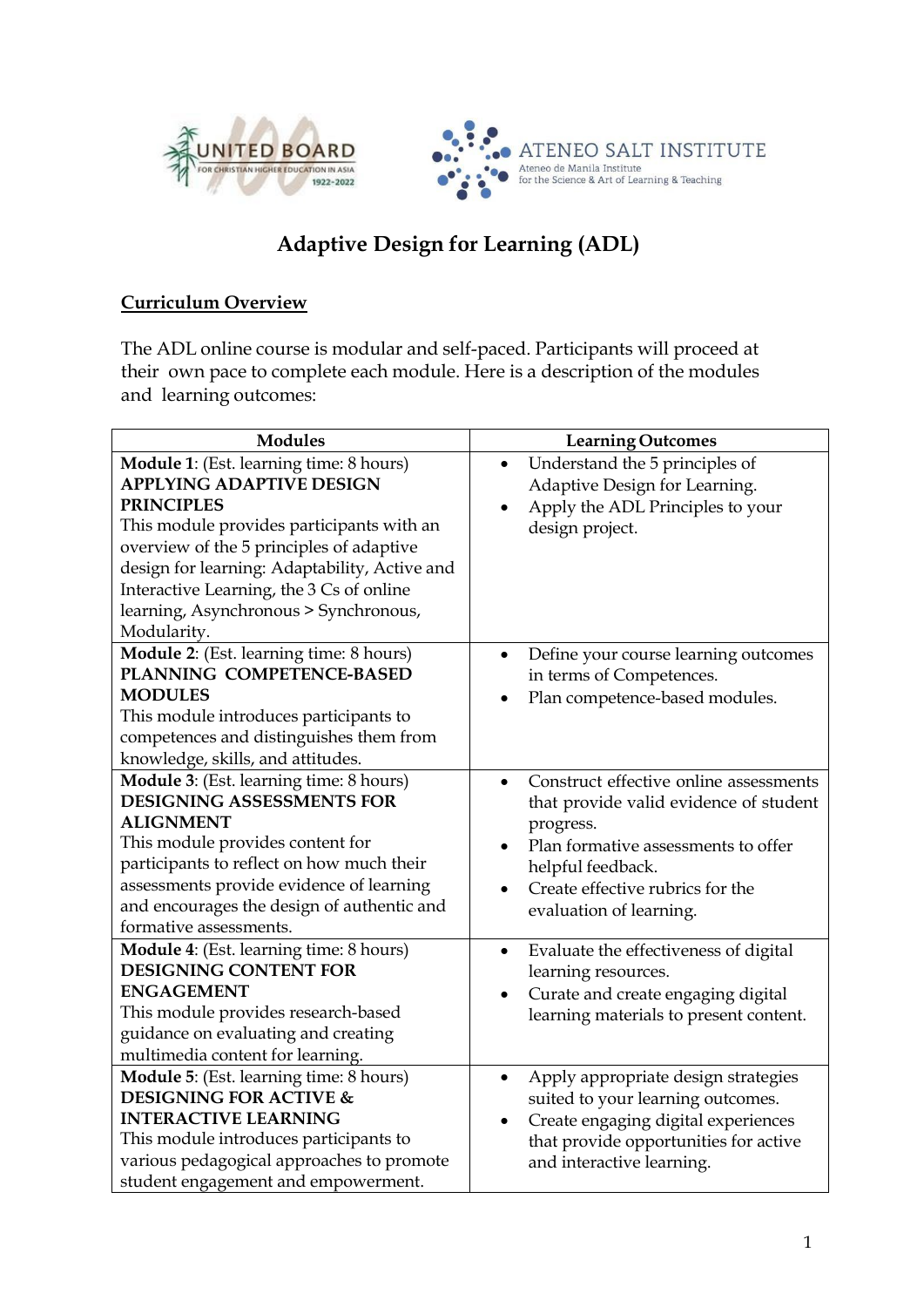| <b>Modules</b>                                 | <b>Learning Outcomes</b>               |
|------------------------------------------------|----------------------------------------|
| <b>Module 6:</b> (Est. learning time: 8 hours) | • Strengthen the adaptability of your  |
| DESIGNING FOR ADAPTABILITY                     | course.                                |
| This reinforces the principle of adaptability  | • Consider the $3$ Rs for online class |
| through practical guidelines on how to         | management.                            |
| ensure equitable access for students.          | Evaluate your course design using the  |
|                                                | ADL Design Rubric.                     |

Here are sample videos and an ADL demo video:

- [Activating From](https://www.youtube.com/watch?v=mP3l628WZQo&t=27s) Context
- 3 Cs of Online [Learning](https://youtu.be/sOxHyKrf9Wo)
- ADL Demo [Video Link](https://drive.google.com/file/d/1v1AkHzwFdyjEiGpbq2GCcScB6sc1Q1Li/view?usp=shar)

#### **Schedule Overview**

| Week                  | Activity                                                 |
|-----------------------|----------------------------------------------------------|
| Week 0                | Webinar #1: Course Orientation                           |
| (1 week before start) | MODULE 0: INTRODUCTION                                   |
| Week 1 and 2          | Module 1: (Est. learning time: 8 hours)                  |
|                       | APPLYING ADAPTIVE DESIGN PRINCIPLES                      |
| Week 2                | Webinar #2: Starting with the Whole Person               |
| Week 3 and 4          | Module 2: (Est. learning time: 8 hours)                  |
|                       | PLANNING COMPETENCE-BASED MODULES                        |
| <b>Week 4</b>         | Webinar #3: Designing Competence-based Modules (2 hours) |
| Week 5 and 6          | Module 3: (Est. learning time: 8 hours)                  |
|                       | DESIGNING ASSESSMENTS FOR ALIGNMENT                      |
| Week 6                | Webinar #4: Aligning Assessments (2 hours)               |
| Week 7 and 8          | Module 4: (Est. learning time: 8 hours)                  |
|                       | DESIGNING CONTENT FOR ENGAGEMENT                         |
| Week 9 and 10         | Module 5: (Est. learning time: 8 hours)                  |
|                       | DESIGNING FOR ACTIVE & INTERACTIVE LEARNING              |
| <b>Week 10</b>        | Webinar #5: Aiming for Empowerment and Engagement        |
| <b>Week 11</b>        | Module 6: (Est. learning time: 8 hours)                  |
|                       | <b>DESIGNING FOR ADAPTABILITY</b>                        |

#### **Modality**

#### • **Asynchronous (semi self-paced) Modules**

A new module will be published every two weeks. Participants can go through them at their own time and pace. Within the modules, they will participate in individual discussion forums.

#### • **SynchronousWebinars**

Participants will be invited to attend synchronous webinars. These will be situated within the course run and aligned to the topics taken up in the asynchronous modules. These webinars will serve as a way for participants to clarify misconceptions and consult instructors directly. The webinars are:

- A. Webinar # 1: Course Orientation
- B. Webinar # 2: Starting with the Whole Person \*\* (2 hours)
- C. Webinar # 3: Designing Competence-based Modules (2 hours)